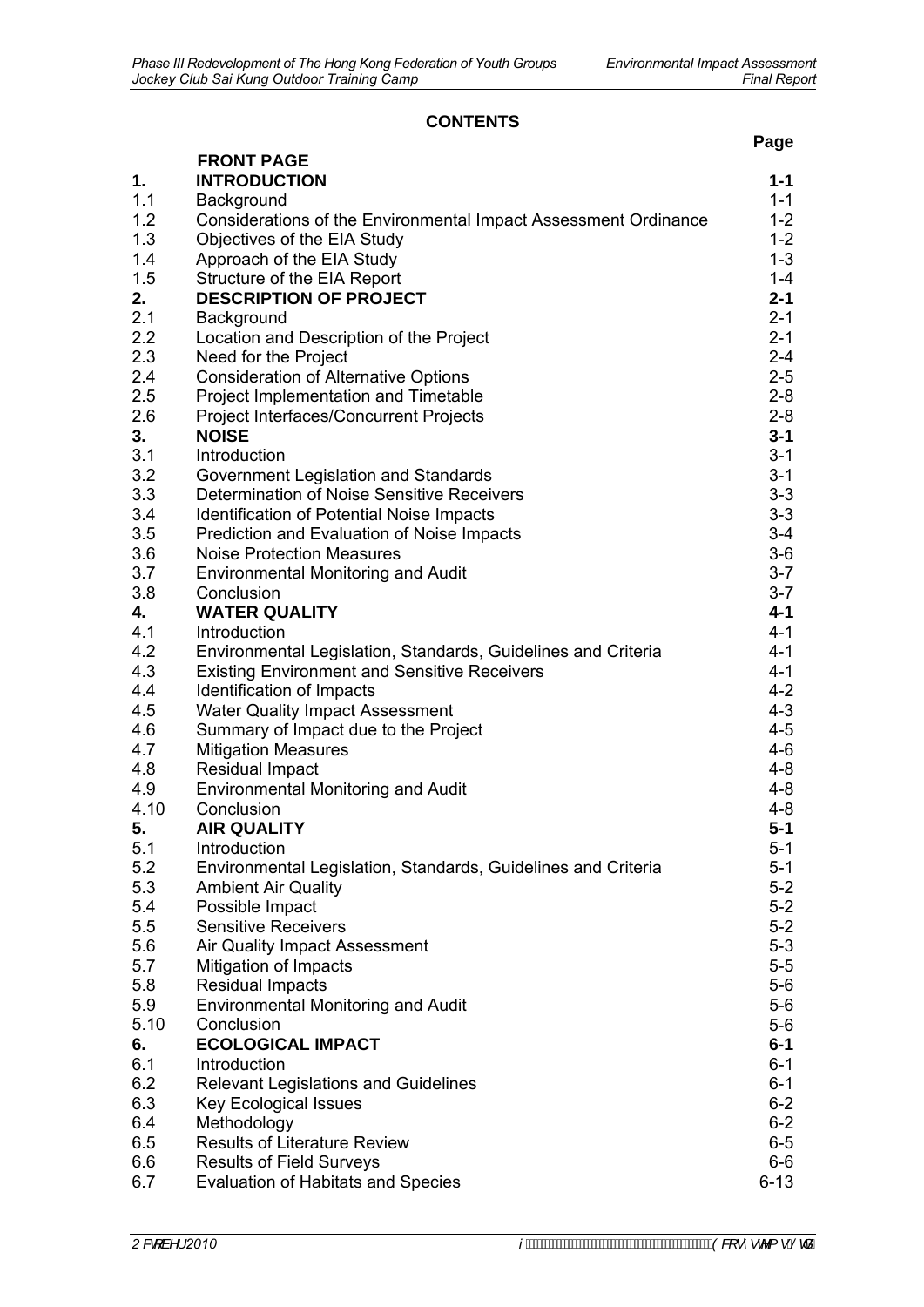| 6.8  | Impact Identification and Evaluation                       | $6 - 20$ |
|------|------------------------------------------------------------|----------|
| 6.9  | Impact Avoidance, Minimisation and Mitigation Measures     | $6 - 29$ |
| 6.10 | <b>Environmental Monitoring Programme</b>                  | $6 - 31$ |
| 6.11 | <b>Residual Impacts</b>                                    | $6 - 31$ |
| 6.12 | Conclusion                                                 | $6 - 32$ |
| 6.13 | References                                                 | $6 - 32$ |
|      |                                                            |          |
| 7.   | <b>LANDSCAPE AND VISUAL IMPACT</b>                         | $7 - 1$  |
| 7.1  | Introduction                                               | $7 - 1$  |
| 7.2  | Legislation                                                | $7 - 1$  |
| 7.3  | Assessment Methodology                                     | $7 - 1$  |
| 7.4  | <b>Existing Site Condition</b>                             | $7 - 7$  |
| 7.5  | Description of the Proposed Project                        | $7 - 8$  |
| 7.6  | <b>Baseline Study</b>                                      | $7-9$    |
| 7.7  | Review of Planning and Development Control Framework       | $7 - 17$ |
| 7.8  | Landscape and Visual Impact Assessment                     | $7 - 17$ |
|      |                                                            |          |
| 7.9  | Recommended Landscape Mitigation Measures                  | $7 - 29$ |
| 7.10 | Residual Impacts and Acceptability of the Proposed Project | $7 - 35$ |
| 7.11 | <b>Environmental Monitoring and Audit</b>                  | $7 - 36$ |
| 8.   | <b>WASTE MANAGEMENT</b>                                    | $8 - 1$  |
| 8.1  | Introduction                                               | $8 - 1$  |
| 8.2  | <b>Environmental Legislation and Standards</b>             | $8 - 1$  |
| 8.3  | Waste Generation during Construction Phase                 | $8 - 2$  |
| 8.4  | <b>Construction Waste Management Measures</b>              | $8-5$    |
| 8.5  | <b>Waste Minimisation</b>                                  | $8 - 7$  |
| 8.6  | <b>Waste Nuisance Control</b>                              | $8 - 7$  |
| 8.7  | <b>Chemical Waste Control</b>                              | $8 - 7$  |
| 8.8  | Waste Generation during Operational Phase                  | $8 - 8$  |
| 8.9  |                                                            | $8 - 8$  |
|      | <b>Impacts Summary</b>                                     |          |
| 8.10 | <b>Environmental Audit</b>                                 | $8 - 9$  |
| 8.11 | Conclusion                                                 | $8-9$    |
| 9.   | <b>ENVIRONMENTAL MONITORING AND AUDIT REQUIREMENT</b>      | $9 - 1$  |
| 9.1  | Introduction                                               | $9 - 1$  |
| 9.2  | <b>Noise</b>                                               | $9 - 1$  |
| 9.3  | <b>Water Quality</b>                                       | $9 - 1$  |
| 9.4  | <b>Air Quality</b>                                         | $9 - 2$  |
| 9.5  | Ecology                                                    | $9 - 2$  |
| 9.6  | Landscape and Visual                                       | $9 - 3$  |
| 9.7  | Waste Management                                           | $9 - 3$  |
| 10.  | <b>ENVIRONMENTAL OUTCOMES</b>                              | $10 - 1$ |
| 10.1 | <b>Environmental Benefits of the Project</b>               | $10-1$   |
| 10.2 | <b>Environmental Protection Measures Recommended</b>       | $10-1$   |
|      |                                                            |          |
| 10.3 | Population and Environmental Sensitive Areas Protected     | $10-1$   |
| 10.4 | <b>Environmentally Friendly Design and Benefits</b>        | $10-2$   |
| 10.5 | Key Environmental Problems Avoided                         | $10-2$   |
| 10.6 | <b>Compensated Area Included</b>                           | $10-2$   |
| 11.  | <b>CONCLUSION</b>                                          | $11 - 1$ |
|      |                                                            |          |

## **LIST OF FIGURES**

- 
- Figure 1.1 Site Location Plan<br>Figure 2.1 Master Layout Plan
- Figure 2.1 Master Layout Plan<br>Figure 2.2a A Typical Cross Sec A Typical Cross Section of the Proposed Dormitory
- Figure 2.2b Front View of the Proposed Dormitory, showing the Elevations (in m) and Dimensions (in mm) of Each Building and its Relation to Tai Mong Tsai Road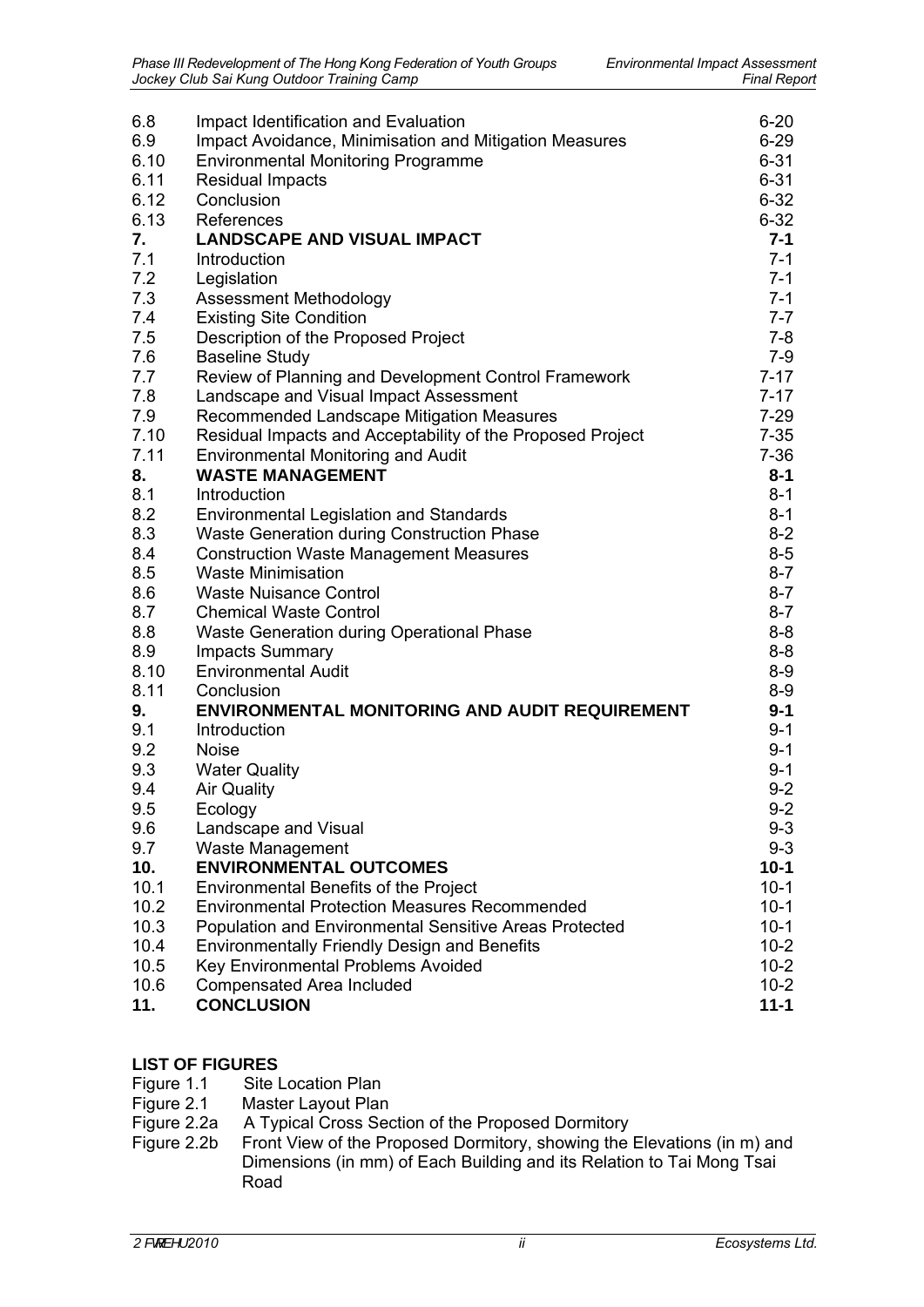| Figure 2.2c<br>Figure 2.2d | A Typical Cross Section of Proposed Canteen Block<br>Front View of Proposed Canteen Block showing the Elevations (in m) and<br>Dimensions (in mm) and its Relation to Tai Mong Tsai Road |
|----------------------------|------------------------------------------------------------------------------------------------------------------------------------------------------------------------------------------|
| Figure 2.3                 | Layout of Platform Decks                                                                                                                                                                 |
| Figure 2.4a                | Location of the Proposed Wastewater Reuse System                                                                                                                                         |
| Figure 2.4b                | Flow Diagram of the Treatment Process of the Existing Sewage Treatment                                                                                                                   |
|                            |                                                                                                                                                                                          |
|                            | Plant and Proposed Wastewater Reuse System                                                                                                                                               |
| Figure 2.5                 | Master Layout Plan (Original Scheme in 2006)                                                                                                                                             |
| Figure 2.6                 | Master Layout Plan Option 1 (presented to the Country and Marine Park                                                                                                                    |
|                            | Board in Jan 2010)                                                                                                                                                                       |
| Figure 2.7                 | Master Layout Plan Option 2 (derived from Option 1 in May 2010)                                                                                                                          |
| Figure 2.8                 | Master Layout Plan Option 3 (presented in Project Profile and Study Brief                                                                                                                |
|                            | for the EIA)                                                                                                                                                                             |
| Figure 2.9                 | Master Layout Plan Option 3A (Preferred Option derived from Option 3 for                                                                                                                 |
|                            | current assessment)                                                                                                                                                                      |
| Figure 2.10                | Comparisons of Options 1, 2, 3 and 3A (Preferred Option) in 3-D                                                                                                                          |
|                            | Perspectives                                                                                                                                                                             |
| Figure 2.11                | <b>Tentative Construction Programme</b>                                                                                                                                                  |
| Figure 3.1a                | Noise Sensitive Receivers - Construction Phase                                                                                                                                           |
| Figure 3.1b                | Noise Sensitive Receivers - Operational Phase                                                                                                                                            |
| Figure 4.1a                | Water Sensitive Receivers - Construction Phase                                                                                                                                           |
| Figure 4.1b                | Water Sensitive Receivers - Operational Phase                                                                                                                                            |
|                            | Air Sensitive Receivers - Construction Phase                                                                                                                                             |
| Figure 5.1a                |                                                                                                                                                                                          |
| Figure 5.1b                | Air Sensitive Receivers - Operational Phase                                                                                                                                              |
| Figure 6.1                 | Outline Zoning Plan S/SK-TMT/4 - Tai Mong Tsai & Tsam Chuk Wan in                                                                                                                        |
|                            | relation to the Proposed Phase III Redevelopment Area                                                                                                                                    |
| Figure 6.2                 | Habitats and Species of Conservation Interest Recorded within the                                                                                                                        |
|                            | <b>Assessment Area</b>                                                                                                                                                                   |
| Figure 6.3a                | Photos of Habitats and Species of Conservation Interest Recorded within                                                                                                                  |
|                            | the Assessment Area                                                                                                                                                                      |
| Figure 6.3b                | Photos of Habitats and Species of Conservation Interest Recorded within                                                                                                                  |
|                            | the Assessment Area                                                                                                                                                                      |
| Figure 6.3c                | Locations of Intertidal Transect and Dive Survey and Photos of Two                                                                                                                       |
|                            | <b>Uncommon Coral Species</b>                                                                                                                                                            |
| Figure 6.4                 | Location of Mangrove and Woodland Compensatory Planting Areas                                                                                                                            |
| Figure 7.1                 | <b>Location Plan</b>                                                                                                                                                                     |
| Figure 7.2                 | Aerial Photograph                                                                                                                                                                        |
| Figure 7.3                 | Planning & Development Framework (OZP)                                                                                                                                                   |
| Figure 7.4                 | Landscape Resources (LRs)                                                                                                                                                                |
| Figure 7.5                 | Landscape Character Areas (LCAs)                                                                                                                                                         |
| Figure 7.6                 | <b>Tree Survey Plan</b>                                                                                                                                                                  |
| Figure 7.7                 | <b>Tree Survey Plan</b>                                                                                                                                                                  |
| Figure 7.8                 | <b>Tree Survey Plan</b>                                                                                                                                                                  |
| Figure 7.9                 | <b>Tree Survey Plan</b>                                                                                                                                                                  |
|                            | Zone of Visually Sensitive Receivers                                                                                                                                                     |
| Figure 7.10                |                                                                                                                                                                                          |
| Figure 7.11                | Views for Visually Sensitive Receivers- Part 1                                                                                                                                           |
| Figure 7.12                | Views for Visually Sensitive Receivers- Part 2                                                                                                                                           |
| Figure 7.13                | Views for Visually Sensitive Receivers- Part 3                                                                                                                                           |
| Figure 7.14                | Views for Visually Sensitive Receivers- Part 4                                                                                                                                           |
| Figure 7.15                | Landscape Layout Plan                                                                                                                                                                    |
| Figure 7.16                | <b>Photomontage Viewpoint Location</b>                                                                                                                                                   |
| Figure 7.17                | Photomontage VPT1.1 (View southeast from Tai Mong Tsai Road)                                                                                                                             |
| Figure 7.18                | Photomontage VPT3.3 (View southeast from hillside trail west of site)                                                                                                                    |
| Figure 7.19                | Photomontage VPT3.4 (View north from water channel)                                                                                                                                      |
| Figure 7.20                | Photomontage VPT3.4-Close-up View (View north from water channel)                                                                                                                        |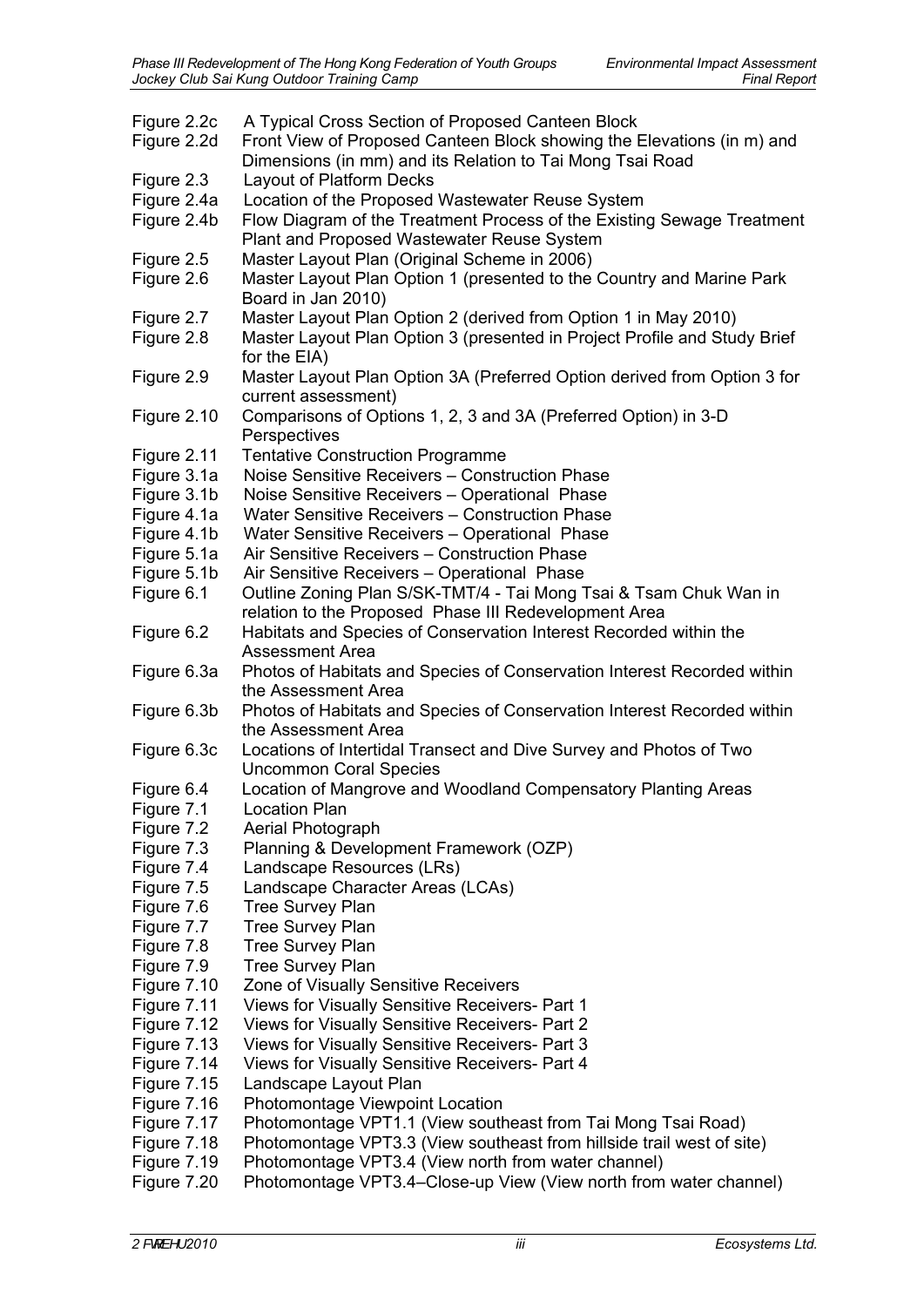|  | Figure 7.21 Photomontage VPT3.5 (View northwest from barbecue area 12) |
|--|------------------------------------------------------------------------|
|--|------------------------------------------------------------------------|

Figure 7.22 Illustration of Typical Landscape Treatment to Dormitory

## **LIST OF TABLES**

| Table 2.1         | <b>Comparisons of Layout Options</b>                                         |
|-------------------|------------------------------------------------------------------------------|
| Table 3.1         | Noise Limits for Daytime Construction Activities                             |
| Table 3.2         | Relevant Noise Standards Limits for Planning Purpose                         |
| Table 3.3         | Identified Noise Sensitive Receivers from the Boundary of Project Site       |
| Table 4.1         | Discharge Quality from Sewage Treatment Plant                                |
| Table 4.2         | Reclaimed Water Quality from Wastewater Reuse System                         |
| Table 5.1         | Hong Kong Air Quality Objectives                                             |
| Table 5.2         | Background Air Pollutant Levels assumed in the Study Area                    |
| Table 5.3         | Locations of Representative Air Sensitive Receiver                           |
| Table 6.1         | Coral Species Recorded during the Dive Survey                                |
| Table 6.2         | <b>Ecological Attributes and Substratum Attributes</b>                       |
| Table 6.3         | Evaluation of Mixed-Woodland Habitat within the Assessment Area              |
| Table 6.4         | Evaluation of Plantation Habitat within the Assessment Area                  |
| Table 6.5         | Evaluation of Tall Shrubland Habitat within the Assessment Area              |
| Table 6.6         | Evaluation of Low Shrubland within the Assessment Area                       |
| Table 6.7         | Evaluation of Abandoned Agricultural Land within the Assessment Area         |
| Table 6.8         | Evaluation of Urbanised/Disturbed Habitat within the Assessment Area         |
| Table 6.9         | Evaluation of Stream Habitat (Tai Mong Tsai Stream Estuary) within the       |
|                   | <b>Assessment Area</b>                                                       |
| Table 6.10        | Evaluation of Intertidal Habitats and Subtidal Habitat within the Assessment |
|                   | Area                                                                         |
| Table 6.11        | Evaluation of Floral Species of Conservation Interest within the             |
|                   | Assessment Area                                                              |
| Table 6.12        | Evaluation of Faunal Species of Conservation Interest within the             |
|                   | <b>Assessment Area</b>                                                       |
| Table 6.13        | Summary of Potential Impacts to Species of Conservation Interest             |
| Table 6.14        | Native Tree and Shrub Species Recommended for Compensatory                   |
|                   | <b>Woodland Planting</b>                                                     |
| Table 7.1         | Landscape Impact Assessment Matrix (Positive or Negative)                    |
| Table 7.2         | Visual Impact Assessment Matrix (Positive or Negative)                       |
| Table 7.3         | List of the Landscape Resources (LRs)                                        |
| Table 7.4         | List of the Landscape Character Areas (LCAs)                                 |
| Table 7.5         | Key Views toward the Proposed Development                                    |
| Table 7.6         | <b>Visually Sensitive Receivers (VSRs)</b>                                   |
| Table 7.7         | Summary of Disturbance to Landscape Character Areas                          |
| Table 7.8         | Summary of Disturbance to Landscape Resources                                |
| Table 7.9         | Summary of Landscape Impact on Landscape Character Areas (Without            |
|                   | <b>Mitigation Measures)</b>                                                  |
| <b>Table 7.10</b> | Summary of Landscape Impact on landscape Resources (Without                  |
|                   | <b>Mitigation Measures)</b>                                                  |
| Table 7.11        | Summary of Visual Impact (Without Mitigation Measures)                       |
| <b>Table 7.12</b> | Summary of Landscape and Visual Mitigation Measures                          |
| <b>Table 7.13</b> | Summary of Residual Landscape Impact (With Landscape Mitigation              |
|                   | Measures)                                                                    |
| Table 7.14        | Summary of Residual Visual Impacts (With Landscape Mitigation Measures)      |
| Table 8.1         | Summary of Waste Generated during Construction Phase                         |
|                   |                                                                              |

## **LIST OF APPENDICES**

- Appendix 3.1 Calculations for Noise Impact
- Appendix 6.1 Plant Species Recorded in the Assessment Area